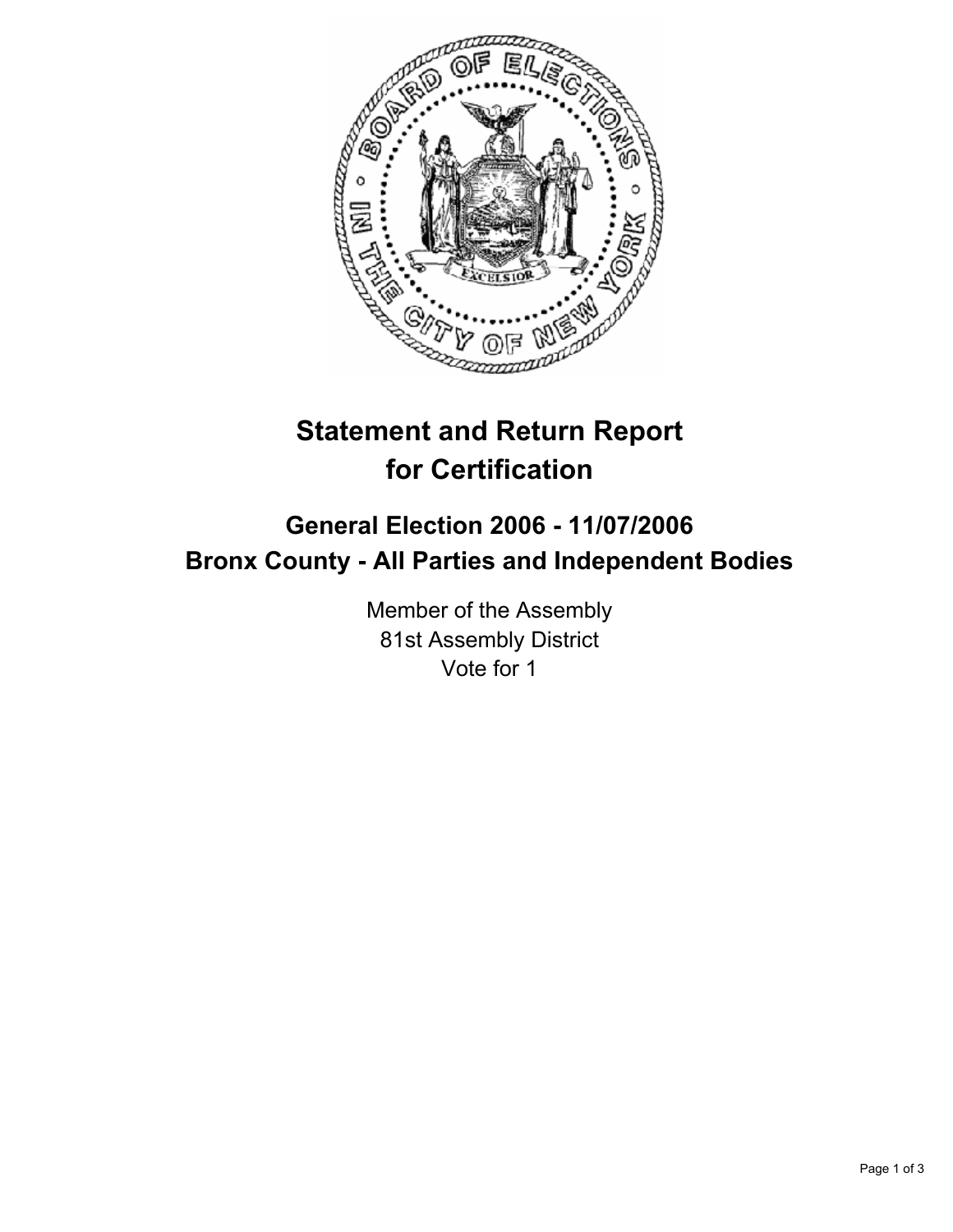

### **Assembly District 81**

| PUBLIC COUNTER                      | 22,272 |
|-------------------------------------|--------|
| <b>EMERGENCY</b>                    | 114    |
| ABSENTEE/MILITARY                   | 818    |
| <b>AFFIDAVIT</b>                    | 510    |
| <b>Total Ballots</b>                | 23,964 |
| JEFFREY DINOWITZ (DEMOCRATIC)       | 16,175 |
| STEPHEN BRADIAN (CONSERVATIVE)      | 908    |
| JEFFREY DINOWITZ (WORKING FAMILIES) | 1,364  |
| MARY A. DUGGAN-SHEEHAN (WRITE-IN)   |        |
| RABBI STEVEN KATZ (WRITE-IN)        |        |
| <b>Total Votes</b>                  | 18,449 |
| Unrecorded                          | 5.515  |